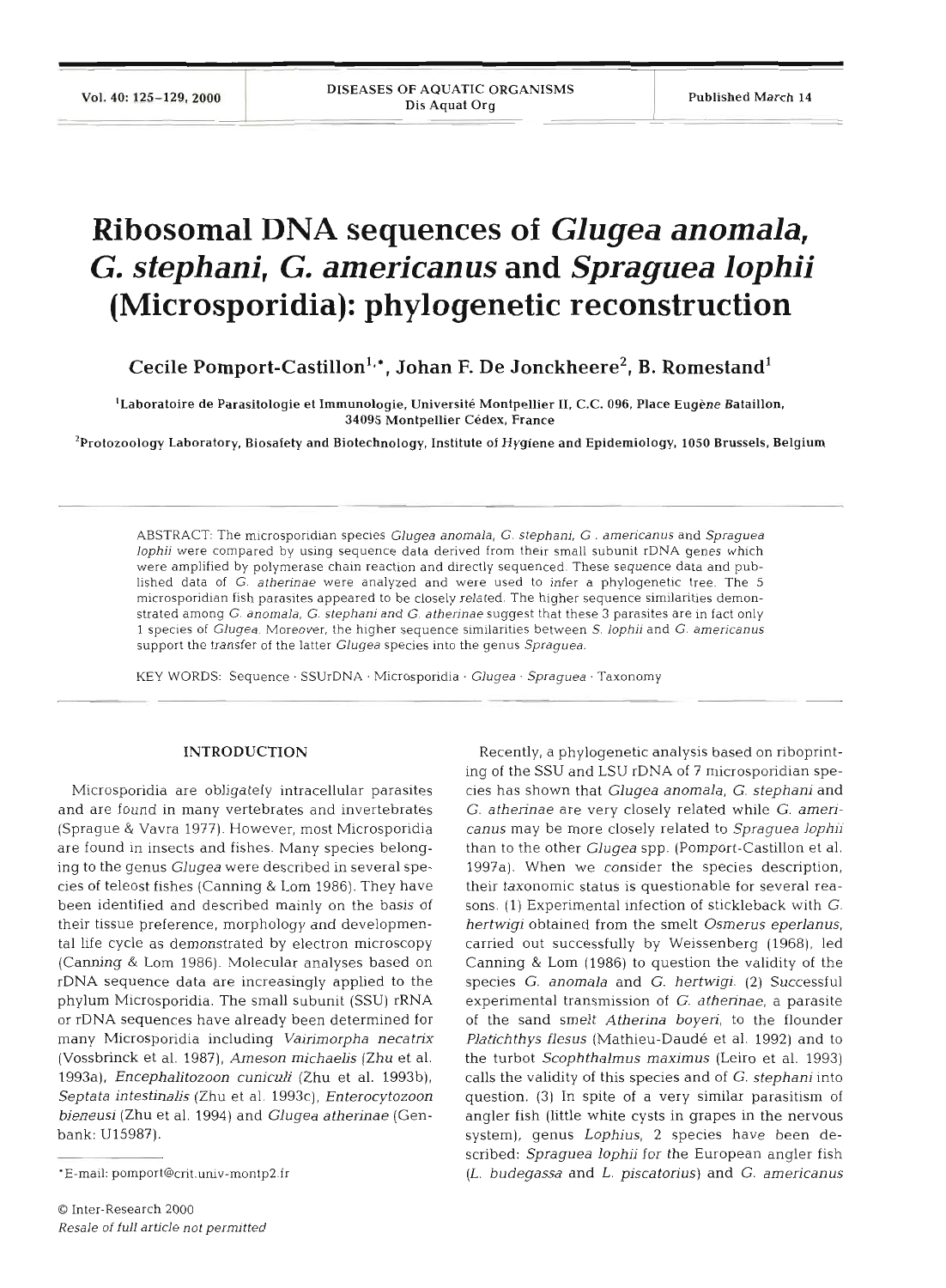for the American angler fish (L. americanus) (Loubés et al. 1979, Takvorian & Cali 1986).

In order to improve the taxonomy of microsporidian parasites of fish, in particular of the genera *Glugea* and *Spraguea,* we have sequenced the SSU rDNA of *G. anomala, G. stephani, G. americanus* and *S. lophii.* We report here the SSU rDNA sequences of these 4 Microsporidia and a phylogenetic reconstruction based on them.

## MATERIALS **AND METHODS**

**Fishes and Microsporidia.** The sand smelt *Atherina boyeri* Risso, 1810, host of *Glugea atherinae* (Berrebi, 1979), the stickleback *Gasterosteus actlleatus* L., 1758, host of *Glugea anomala* (Moniez, 1887), the flounder *Platichthys flesus* L., 1758, host of *Glugea stephani*  (Hagenmuller, 1899), the American angler fish *Lophius americanus* Valenciennes, 1837, host of *Glugea amencanus* (Takvorian and Cali, 1986 ) and the European angler fish *Lophius piscatorius* L., 1758 and *L. budegassa* Spinosa, 1807, hosts of *Spraguea lophii* (Doflein, 1898) were collected directly from fishermen or from a dealer. Fishes were dissected and xenomas were isolated from parasitized host organs. The spores were recovered from the cysts in a phosphate-buffered saline (PBS) solution (pH 7.2) and purified on a Percoll gradient (25, 50, 75 and 100%) (Jouvenaz 1981, Pomport-Castillon et al. 1997b). The spore suspensions obtained were stored at -20°C in PBS.

**Microsporidian DNA isolation.** After centrifugation  $(3000 \times g)$ , the spore pellet was resuspended in a solution containing 0.4 m1 buffer (0.5 M NaCl, 0.2 M Tris HC1 pH 7.5, 0.01 M ethylenediamine tetraacetic acid and 1 % sodium n-lauroyl sarcosine) and 0.4 g glass beads. The DNA was liberated from the spores by shaking in a Mini Bead Beatter (Biospec. Product, Bartlesville, OK, USA). The aqueous phase was extracted with Tris-saturated phenol and precipitated with ethanol (Pomport-Castillon at al. 1997a).

PCR **amplification and sequencing.** The SSU rDNA was amplified using the forward primer 5'-GGTTG-

*Table 1. Base composition of the SSU rDNA sequences of 5*  $\frac{1}{2}$ *<sup>2</sup>*  $\frac{1}{2}$ *<sup>2</sup>*  $\frac{1}{2}$ *<sup>2</sup>*  $\frac{1}{2}$ *<sup>2</sup> sporidia. S: Spraguea; G Glugea* 

|                |      | S. lophii G. americanus G. anomala G. stephani G. atherinae |      |      |      |
|----------------|------|-------------------------------------------------------------|------|------|------|
| No. of bases   | 1175 | 1174                                                        | 1165 | 1165 | 1165 |
| A(%)           | 30.6 | 30.5                                                        | 29.4 | 29.4 | 29.5 |
| G(%)           | 31.6 | 31.8                                                        | 32.4 | 32.4 | 32.3 |
| T(% )          | 20.1 | 20.1                                                        | 19.0 | 19.0 | 19.0 |
| C(%)           | 17.7 | 17.6                                                        | 19.2 | 19.2 | 19.2 |
| $C + G$ $($ %) | 49.3 | 49.4                                                        | 51.6 | 51.6 | 51.5 |

ATTCTGCCTGACGT-3' (Baker et al. 1994) and one of the reverse primers 5'-GACGGGCGGTGTGTACA-AAG-3' or 5'-GGTCCGTGTTTCAAGACGG-3' (Vossbrinck et al. 1993). Amplification conditions were 1 min at  $94^{\circ}$ C, 1.5 min at  $55^{\circ}$ C and 2 min at  $72^{\circ}$ C for 30 cycles using Taq DNA polymerase (Boehringer Mannheim, Germany) (Pomport-Castillon et al. 1997a). The initial primer and additional primers were used to sequence the SSU rDNA. Direct sequencing of a purified fragment was accomplished using the 70170  $Sequence<sup>TM</sup>$  PCR Product Sequencing kit (Amersham, United States Biochemicals, Cleveland, Ohio, USA). PCR and sequencing were done 4 times with different isolates to take any variability into account.

GenBank/NCBI accession numbers are: *Spraguea lophii* AF056013, *Glugea americanus* AF056014, *G. stephani* AF056015 and *G. anomala* AF056016. The *G. atherinae* sequence was obtained from GenBank (accession no. **U15987).** 

**Phylogenetic analysis.** Base compositions of the sequenced fragments were analysed by a DNA statistics program (ESGS, France). The alignments were done using the computer program Multalign (INRA, France). Using the Clustal algorithm percent similarities and divergents were calculated and allowed to find the shortest tree built with the Neighbour Joining method (Saitou & Nei 1987, Higgins & Sharp 1988). Moreover, a phylogenetic tree was constructed using DOLLOP program (parsimony) of the PHYLIP package (Felsenstein 1989).

### **RESULTS**

The base composition and GC contents of the SSU rDNA sequences of *Glugea anomala,* G. *stephani, G. athennae, G. americanus* and *Spraguea lophii* sequences are reported the Table 1. The base composition appears to be nearly identical for G. *anomala,* G. *stephani* and *G. atherinae* with a small bias to G+C bases, whereas the 2 other species have a bias to A+T bases. The SSU rDNA shows little variation among the taxa analyzed. The G. *anomala* and *G. stephani* se-

quences are identical and only 1 base was different between **thew 2** and the  $G.$  *atherinae* sequence. By contrast, about 160 bases were different between these 3 sequences and the *G. americanus* and *S. lophii* sequences. The *G. americanus* and *S. lophii* sequences were very similar with only 7 base differences between the 2 sequences (Table 2).

Table 2 shows the percent diverqence among the 5 species. The dis-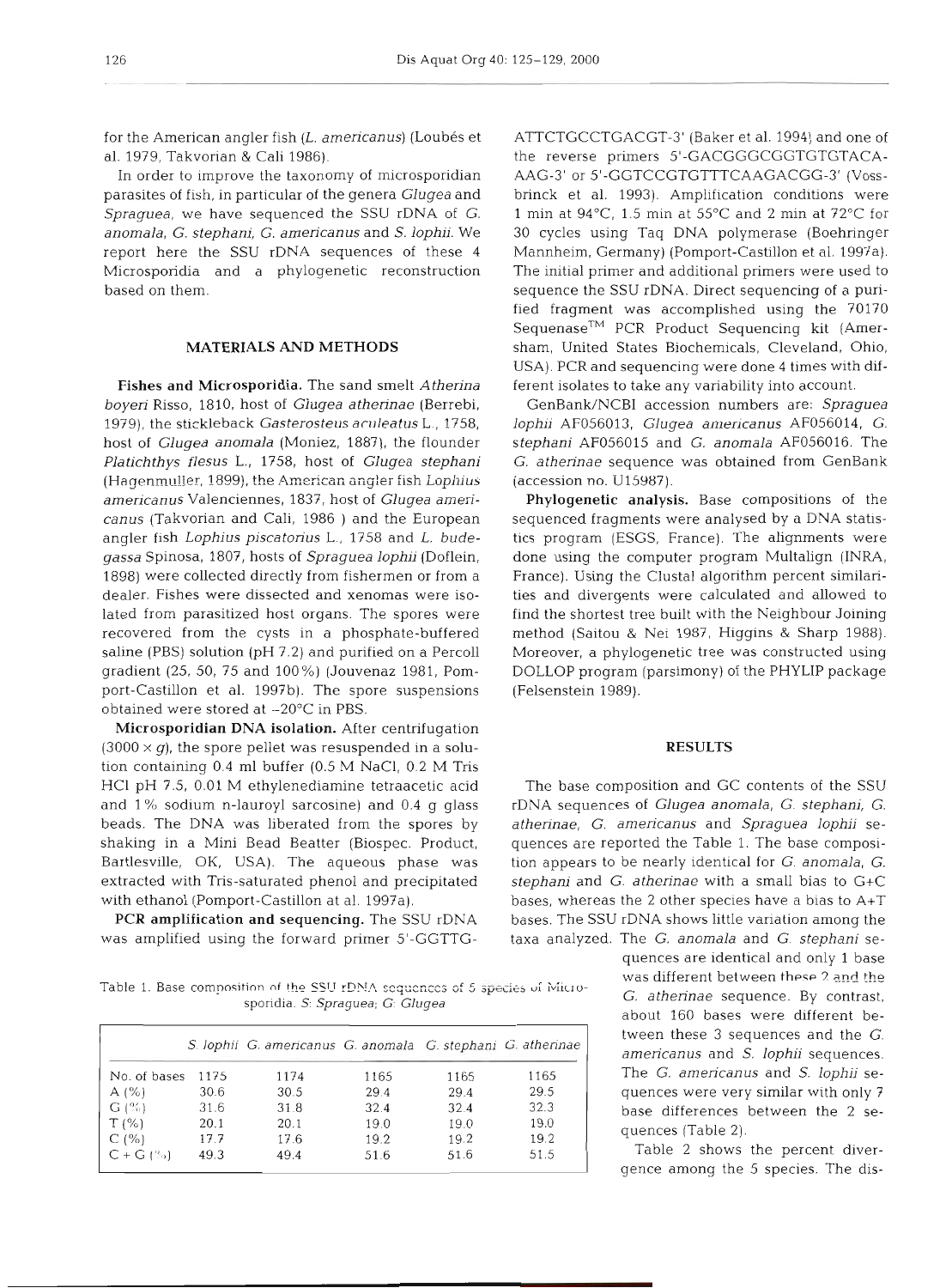S. lophil G. americanus G. anomala G. stephanl S. lophii 0.0<br>G. americanus 0.6 G. americanus G. anomala 16.0 15.8 G. stephani 16.0 15.8 0.0<br>G. atherinae 15.9 15.7 0.1

G. atherinae 15.9 15.7 0.1 0.1

Table 2. Percent sequence divergence among 5 species of Microspor- Our study and some recent riboprinting<br>idia. S: Spraguea; G: Glugea<br>experiments on several microsporidian spe-

tances between *Glugea atherinae* and *G. anomala/G.* shown a great sequence variability between species of *stephani* and between *G. americanus* and *Spraguea* the *Nosema* genus parasitising different classes of *lophii* are smaller (0.1 and 0.6%, respectively) than arthropods: 62.4% similarity was observed between N. that between *G. athennae* and *G. americanus/S. lophii bombycis* and *N. apis.*  (15.7/15.9%). The analysis of the base composition outlines a link-

showing 2 clusters, i.e. the first grouping: *Glugea* have shown a variation of the GC content of 15 micro*anomala, G. stephani* and *G. atherinae,* and the second sporidian species with, at the extreme, 34 % for *Nos*grouping: G. *americanus* and *Spraguea lophii.* Such a *ema bombycis* and *56%* for *Vavraia oncoperae.* Howtree suppports the exclusion of G. *americanus* from ever, in the same genus the GC content is very similar, the genus *Glugea.* Moreover, the analysis of the SSU e.g. 34 to 38% for *Nosema* spp. Malone & McIvor rDNA sequences using the DOLLOP programs of the (1995) have demonstrated that, mainly in Protozoa, the PHYLIP package generated a tree showing the phylo- ratio G+C/A+T is less than or equal to 1. This is consisgenetic relationship between the different fish Micro- tent for *Glugea americanus* and *Spraguea lophii,* but sporidia (Fig. 2). not for the **3** other species which show a majority of

0.6

 $8.2$ 

**0** 

L *S* Iophii

G. atherinae

G. americanus

 $\mu$  percent divergence

experiments on several microsporidian species (Pomport-Castillon et al. 1997a) show the following.

The SSU rDNA sequences of the 5 species are closely related since the lowest similarity is about 80.3 % as observed between *Glugea anomala, G, stephani* and *G. americanus.*  Microsporidian fish parasites constitute a homogeneous group in comparison with other species. Malone & McIvor (1995) have

Fig. 1 illustrates a phylogenetic tree of the 5 species ing of some of these species. Pieniazek et al. (1995) C+C bases.

*Glugea anomala,* G. *stephani* and *G. atherinae* are **DISCUSSION** very closely related while *G. amencanus* appears to be more closely related to *Spraguea lophii* than to the Using conserved primers in the SSU rDNA, we ob- other 3 *Glugea* species. Indeed, the *G. anomala* and *G.*  tained sequences of 4 microsporidian species belong- *stephani* sequences are identical or almost identical ing to the genera *Glugea* and *Spraguea (G. anomala,* (99.9% similarity) to the *G. atherinae* sequence. This *G. stephani, G. americanus and S. lophii)* and have result is in accordance, for these **3** species, with a well compared these with a sequence of another species of established homogenous life cycle inducing volumithe *Glugea* genus, *G. atherinae.* nous xenomas encapsulated in connective tissues of their host fishes. In spite of some morphological differ-



**<sup>1086420</sup>**Fig. 2. Phylogenetic tree of the 5 species of Microsporidia based on SSU rDNA sequence using the Dollop program.<br>Fig. 1. Phylogenetic tree of the 5 species of Microsporidia<br>based on the percent divergence. *G: Glugea; S: Spraguea*<br>node. *G: Glugea; S: Spraguea*<br>node. *G: Glugea; S:* 

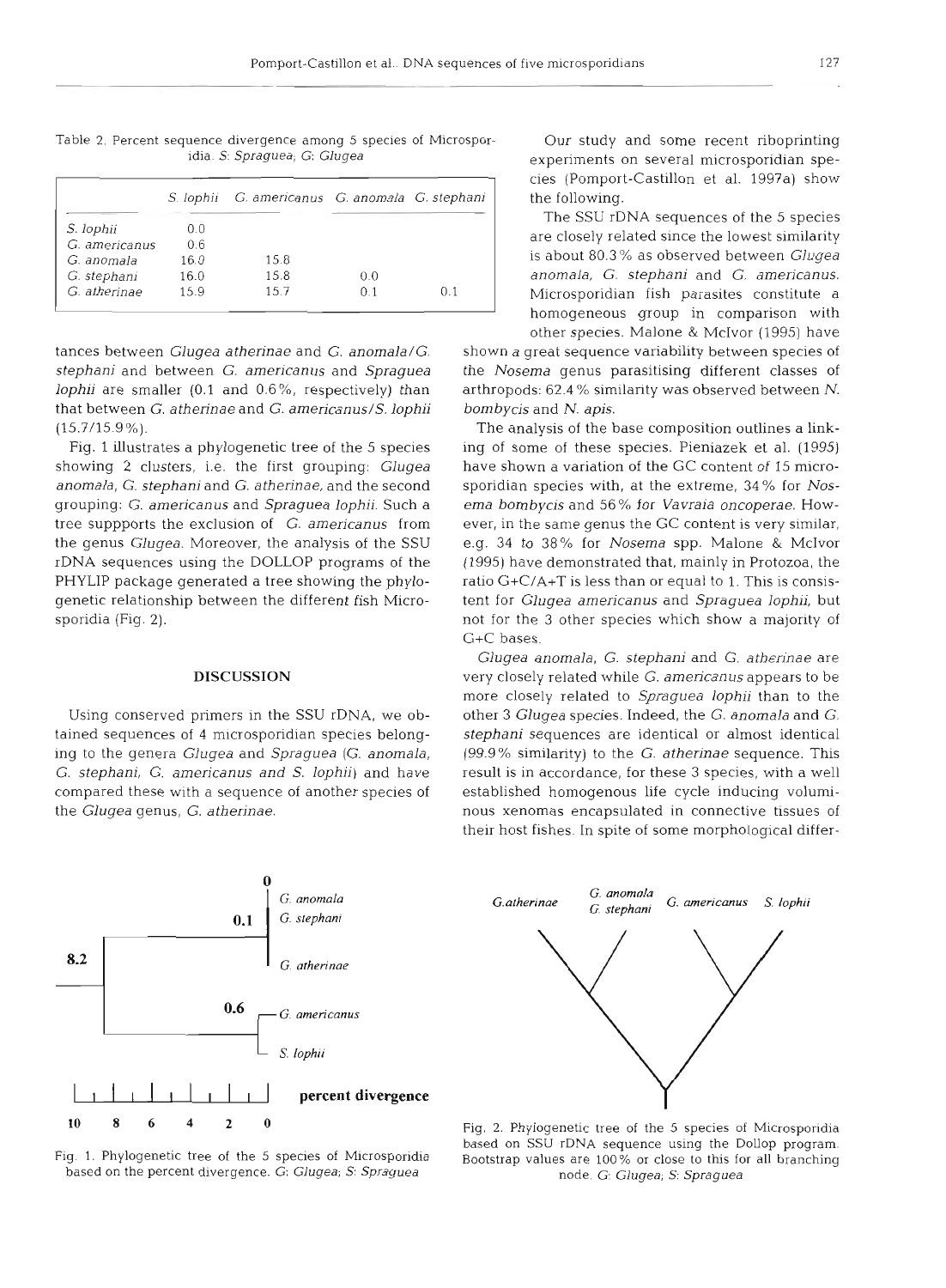ences in the spores, experimental infections have been carried out successfully between some of these species (Mathieu-Daudé et al. 1992, Leiro et al. 1993). These observations and our results suggest that G. *anomala,*  G. *stephani* and *G. atherinae* could be only 1 species. However, there is evidence that some Microsporidia are cross-infective between hosts and that the morphology can be altered in different hosts (Canning & Lom 1986). Moreover, Docker et al. (1997) have demonstrated the existence of genetic variability in the rDNA sequences of another microsporidian parasites in the same host species. Indeed, the authors have sequenced 2 samples of *Loma salmonae* and have shown differences of **2** nucleotides. Such intra-species variability can explain the difference observed between G, *anornala,* G. *stephani* and *G. atherinae* by riboprinting and sequencing, and could be an argument in favour of the existence of only one species.

*Clugea arnericaniis* and *Spraguea lophii,* in spite oi causing a very similar parasitism of the American and the European angler fishes' nervous systems respectively, produce different spores. G. *americanus* has oval and uninucleated spores of  $2.8 \times 1.5$  µm while *S*. *lophii* has 2 types of spores: oval, uninucleated ones and curved, binucleated ones with a size of  $4.2 \times 2.5$  µm and  $3.7 \times 1.4$  µm, respectively (Loubés et al. 1979, Lom & Dykova 1992). However, it is important to mention that the early proliferative forms and the complete development of G. *amencanus* are unknown and only spores and xenomas have been described (Takvorian & Cali 1986). In our study, these 2 angler fish parasite species have a higher SSU rDNA sequence similarity (98.6%) which is due to only 2 transitions, 2 transversions and 1 deletion. The closely related sequences determined here confirm the result obtained by riboprinting and could support the transfer of G. *americanus* into the genus *Spraguea.* Indeed, percent similarities and divergence have already been used to rename species. Zhu et al. (1993c) and Hartskel et al. (1995) have justified the transfer of *Septata intestinalis*  to the genus *Encephalitozoon* by a lower divergence (21.9 %) and a high similarity (70 %) between S. *intestinalis* and *Encephalitozoon cuniculi.* However, it would be of interest to know how many nucleotide substitutions constitute differences between species and genera. Molecular systematics are clearly helpful when there are many nucleotide differences but slight differences create difficulties in interpretation.

The low numbers of differences between gene sequences of these species give little information. The present work is the second step, after riboprinting, in the study of the phylogeny relationships of these 5 microsporidian species and more sequence data have to be obtained. Moreover, further steps should be taken to confirm the hypotheses inferred from the molecular data: (1) an examination of the morphology of Glugea americanus and description of the life cycle to<br>see whether it exhibits sporal dimorphism as is present<br>in *Spraguea lophii*; (2) the separation of the 2 spore<br>types of *S. lophii* and analysis of both sequences to

- 
- 
- 
- 
- Imala, G. atherinae, G. stephani group; and (4) se-<br>necing of the ITS and the LSU rDNA or another<br>energy of the ITS and the LSU rDNA or another<br>energy of the ITS and the LSU rDNA or another<br>HAH (1994) Phylogenetic relation
- 
- 
- 
- 
- 
- 
- Bouix G (1992) Occurrence of microsporidiosis in marine rultured gilt-head sea bream from the Languedoc coasi: a
- problem of specificity in the genus *Glugea* (Protozoa,<br>Microspora). Bull Eur Assoc Fish Pathol 12:67<br>iazek NJ, Da Silva AJ, Slemenda SB, Vivesvara GS,<br>Kurtti TJ, Fries I Yasunaga C, Ditrich O, Lom J (1995) Mol-<br>ecular tax
-